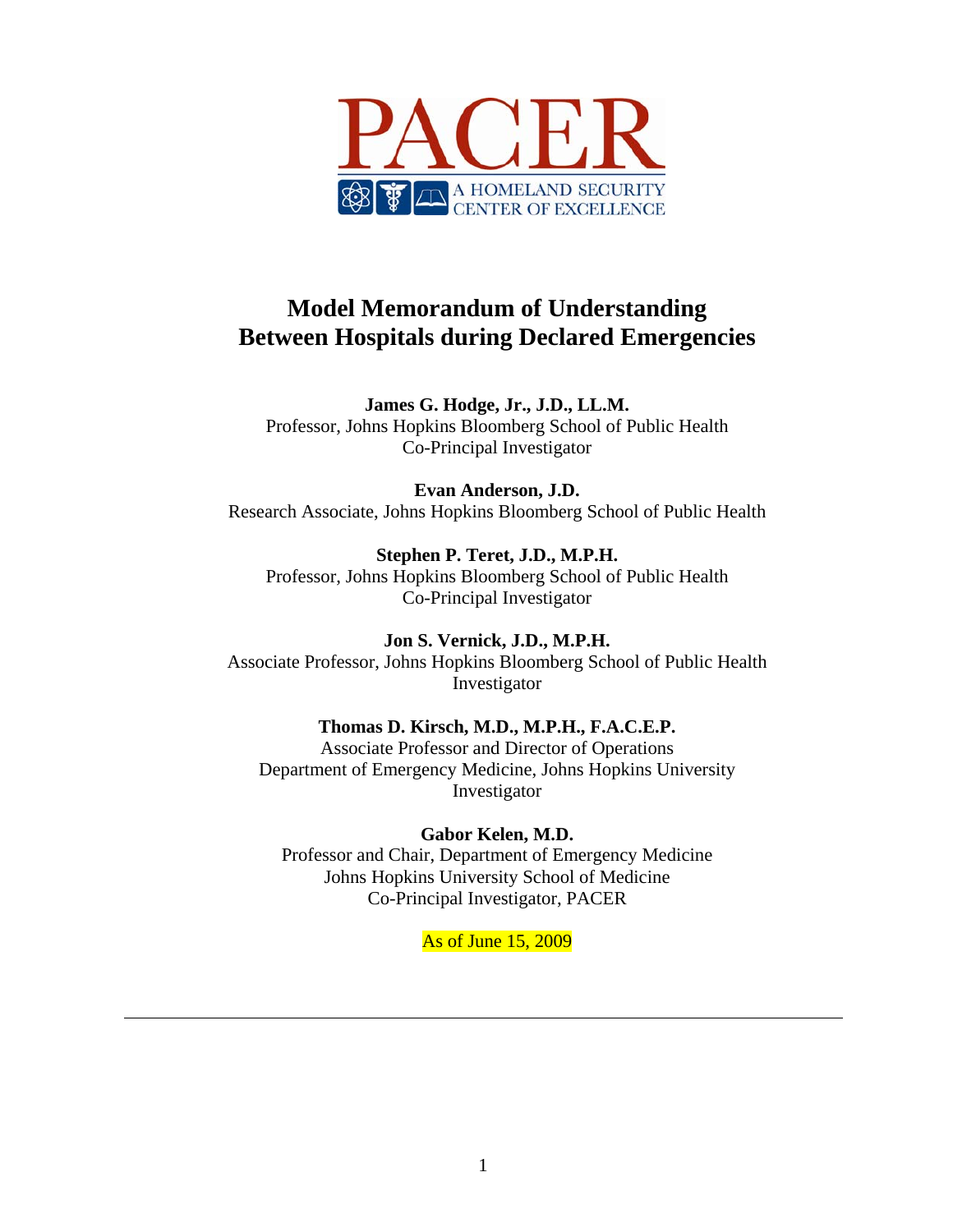*Introduction and Background.* During a government-declared state of emergency, collaborations among healthcare entities (e.g., hospitals, nursing homes, clinics, rehabilitation facilities) can be vital to secure the health of individuals and populations. In particular, hospitals offering acute care services may benefit from sharing resources (e.g., personnel, equipment, supplies) and providing logistical support (e.g., continuity of communications) to meet patient surges during declared emergencies, disasters, or public health emergencies. Nationally, hundreds of acute care hospitals and other healthcare entities have executed memoranda of understanding (MOUs) or mutual aid agreements (MAAs) over the last decade to facilitate potential collaborative efforts. $1$ 

As members of the Preparedness and Catastrophic Event Response (PACER) consortium, colleagues at the Johns Hopkins Center for Law and the Public's Health assessed model MOUs, MAAs, and other inter-hospital agreements, as well as select examples of agreements executed between healthcare entities in specific areas. Our review of these documents illustrates considerable inconsistencies in their purpose, content, scope, use, and conformance with principles set forth in the Department of Homeland Security (DHS) National Incident Management System (NIMS). Many of these agreements also do not reflect critical legal issues that may be implicated during declared states of emergency, disaster, or public health emergency.

An important issue related to existing examples of MOUs and MAAs is the extent to which they may constitute legally-binding contracts. Some MOUs are drafted as formal, binding contracts, or so closely resemble contracts in their style and content that courts would likely interpret them as formal contracts.<sup>[2](#page-18-1)</sup> These documents often include clauses that attempt to dissolve liability between the signatories for specific acts or failures to act, but the actual utility of those exculpatory clauses is uncertain.<sup>[3](#page-18-1)</sup> Other MOUs or MAAs are drafted so as to not be construed as legally-binding contracts.<sup>[4](#page-18-1)</sup>

Whether labeled as MOUs or  $MAAs$ ,<sup>[5](#page-18-1)</sup> we have not identified any case law that definitively clarifies the legal enforceability of either MOUs or MAAs as binding contracts in the context of health care agreements. Emergency care hospitals and other entities that execute MOUs should assess whether the MOU constitutes a legally-binding contract under the laws of their specific jurisdictions. The potential for an MOU to be construed as a legal contract may impede the ability of hospitals to make real-time decisions during emergencies due to concerns of contractual liability or other factors. For this and other reasons, our understanding is that many hospitals prefer non-binding MOUs.

*Project Objective*. The primary goal of this project is to develop a model MOU for consideration by hospitals and potentially other healthcare entities within a specified healthcare system. An invaluable step toward this goal was the development of a draft blueprint outline of a model MOU. This blueprint was vetted among PACER colleagues and representatives of hospitals and other healthcare entities, public health authorities, emergency management officials, and other stakeholders. The resulting comments were considered, compared, and, to the extent possible, incorporated into a final blueprint outline. Based on the final blueprint outline and the underlying expert comments, the Center drafted and now presents below the following draft Model MOU for further review. As discussed above, this draft is not intended to constitute a legal contract consistent with the most common usage of the term "MOU."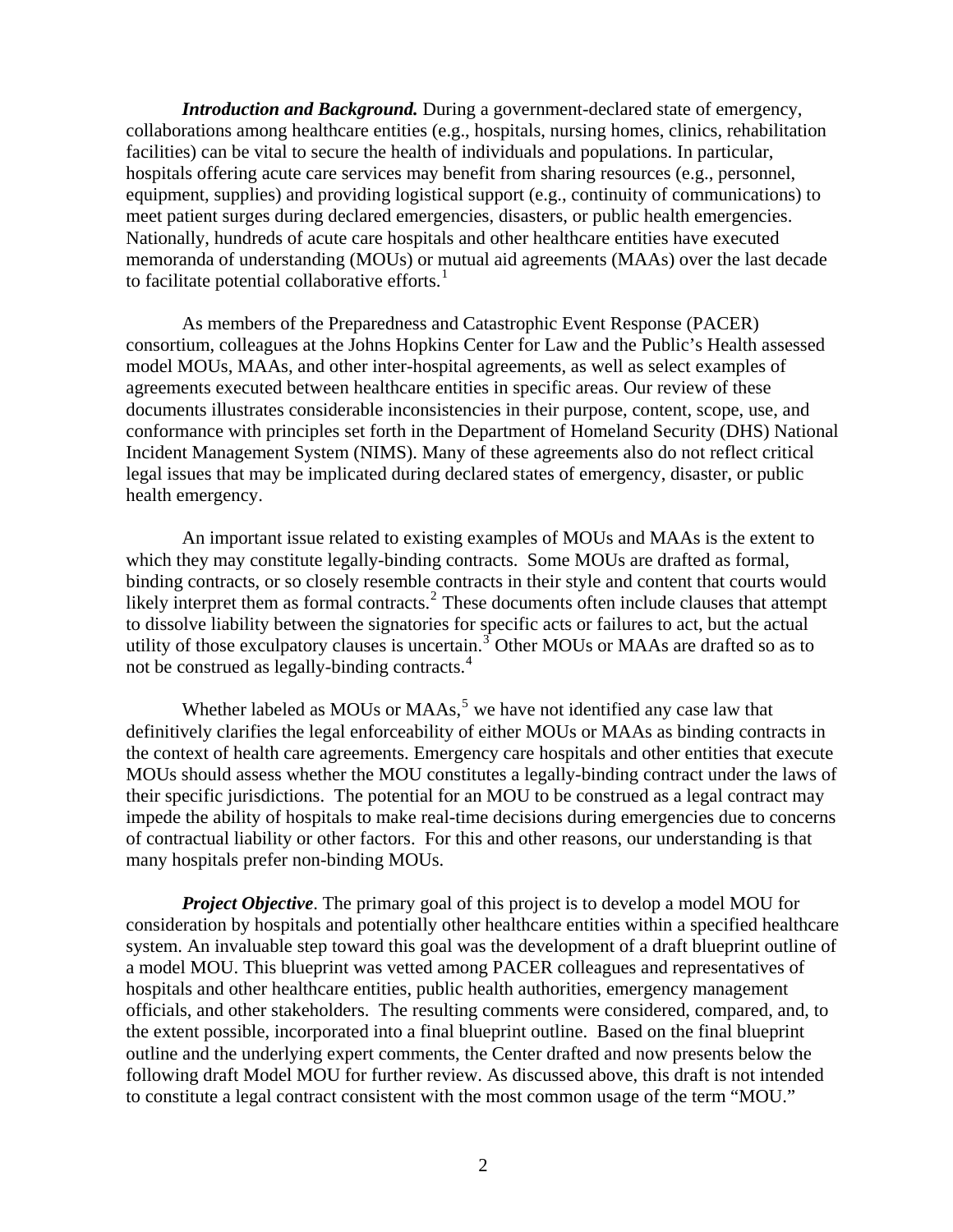## **Model Memorandum of Understanding Among Hospitals during Declared Emergencies**

This Memorandum of Understanding (MOU) is made and entered into as of this \_\_\_\_ day of \_\_\_\_\_\_\_\_\_\_\_\_\_\_\_ in the year \_\_\_\_\_\_, by and between

> \_\_\_\_\_\_\_\_\_\_\_\_\_\_\_\_\_\_\_\_\_\_\_\_\_\_\_\_\_\_\_\_\_\_\_\_\_\_\_\_\_\_\_\_ (*list hospitals that are parties to the MOU*)

> \_\_\_\_\_\_\_\_\_\_\_\_\_\_\_\_\_\_\_\_\_\_\_\_\_\_\_\_\_\_\_\_\_\_\_\_\_\_\_\_\_\_\_\_ \_\_\_\_\_\_\_\_\_\_\_\_\_\_\_\_\_\_\_\_\_\_\_\_\_\_\_\_\_\_\_\_\_\_\_\_\_\_\_\_\_\_\_\_ \_\_\_\_\_\_\_\_\_\_\_\_\_\_\_\_\_\_\_\_\_\_\_\_\_\_\_\_\_\_\_\_\_\_\_\_\_\_\_\_\_\_\_\_

Each of these hospitals is a party to this MOU and collectively they constitute the "Hospital Mutual Aid Network" for the purposes of this MOU.

**NOW, THEREFORE,** the parties agree as follows:

## **I. General Provisions**

- 1.1 **Definitions.** As used in this MOU, these terms shall be defined as follows:
	- (a) "**Contractor**" means a healthcare professional who provides healthcare services at a hospital, but is not under the direct control of the hospital and exercises independent judgment and discretion.
	- (b) "**Designated representative**" means an individual and at least one alternative designee identified by a party as having the authority to issue, receive, and answer requests for resources pursuant to this MOU.
	- (c) "**Emergency**" means an emergency, catastrophic event, disaster, public health crisis, or other exigency as defined in the jurisdiction(s) in which the parties are located.
	- (d) "**Emergency declaration**" means the official declaration by an authorized government official of a state of emergency in the jurisdiction in which one or more parties is located.
	- (e) "**Employee**" means a healthcare worker at a hospital who is employed to render healthcare services under the direct control of the hospital.
	- (f) "**Healthcare services**" means the provision of medical treatment, care, advice, or other services, or supplies, related to the health of individuals or human populations.
	- (g) "**Healthcare professional**" means an individual licensed under state law to provide healthcare services.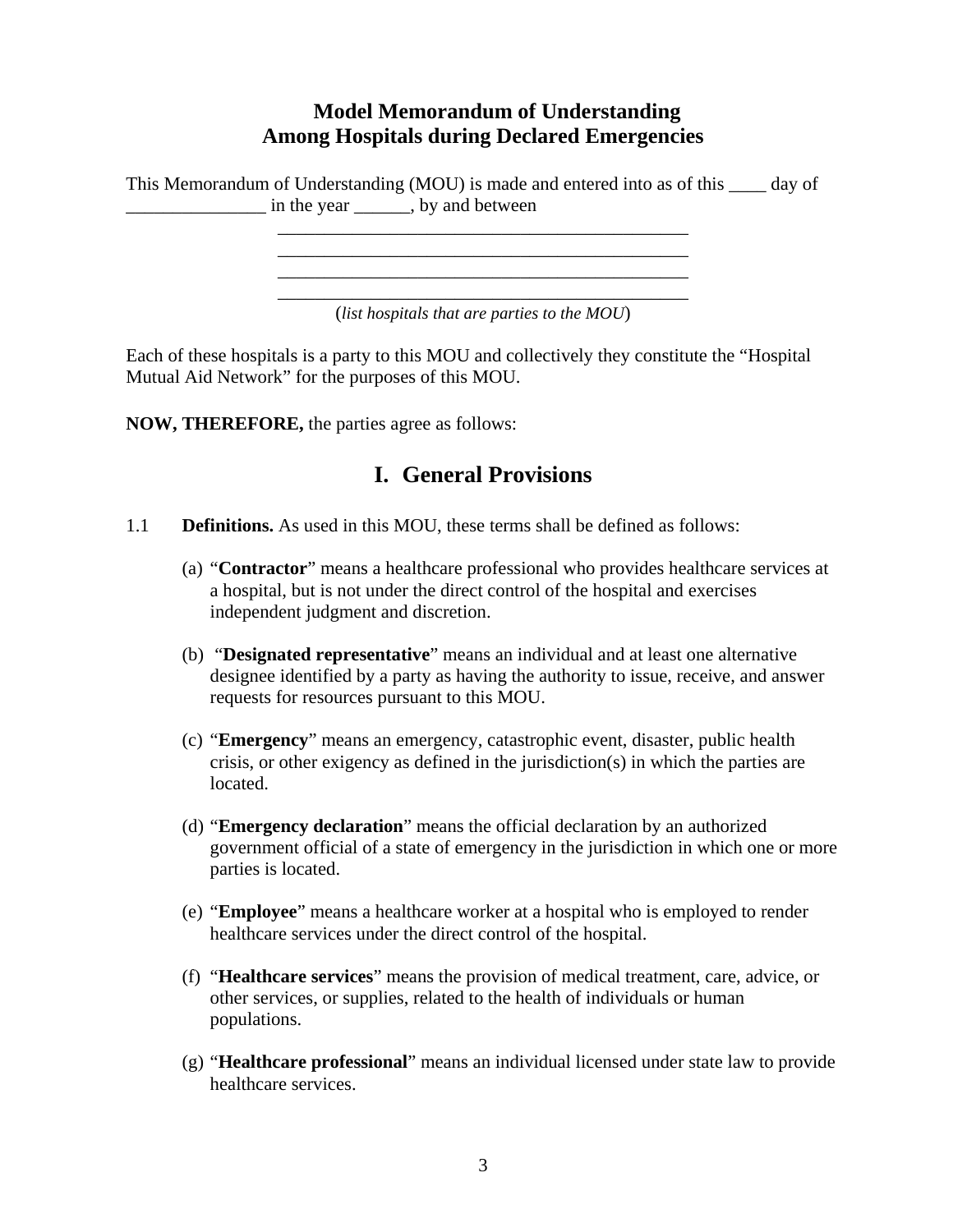- (h) "**Healthcare surrogate**" means the parent, court-appointed legal guardian, or other individual lawfully authorized to make health care decisions for a minor or individual who lacks the legal capacity to make decisions on his or her own behalf.<sup>[6](#page-18-1)</sup>
- (i) "**Healthcare worker**" means an individual, including a healthcare professional, who provides healthcare services.
- (j) "**Hospital Mutual Aid Network**" means the collective group of hospitals that are parties to the MOU.
- (k) "**Lending hospital**" means a party that considers requests and potentially provides personnel or other resources or provides resourced beds for transferred patients pursuant to this MOU.
- (l) "**License to practice healthcare service**" means the state authorization of an appropriately trained healthcare professional to provide healthcare services that would otherwise be unlawful without the authorization.
- (m)"**National Incident Management System (NIMS)**" means the federal coordinating program overseen by the Department of Homeland Security (DHS) requiring hospitals to formulate emergency plans including mechanisms to facilitate mutual aid in the event of inter-jurisdictional emergencies.<sup>[7](#page-18-1)</sup>
- (n) "**Party**" means a hospital that has executed this MOU.
- (o) "**Prescribing Power**" means the authority to dispense prescription drugs for healthcare purposes pursuant to state licenses and institutional privileges.
- (p) "**Requesting hospital**" means a party that requests personnel or other resources or requests the transfer of patients pursuant to this MOU.
- (q) "**Scope of practice**" means the extent of the authorization to provide healthcare services granted by a license to practice healthcare services in the state in which the healthcare professional practices. Scope of practice may be further limited by privileging and credentialing requirements imposed by the state or the hospital in which the healthcare professional practices.
- (r) "**Standard of care**" means the degree of prudence and skill that a healthcare professional, healthcare worker, or healthcare entity must provide to a patient based on prevailing circumstances and existing best practices.
- (s) "**Volunteer health practitioner (VHP)**" means a healthcare worker licensed or registered in one or more states who is not an employee or contractor of a requesting hospital and who voluntarily provides healthcare services at a requesting hospital, irrespective of individual compensation.<sup>[8](#page-18-1)</sup>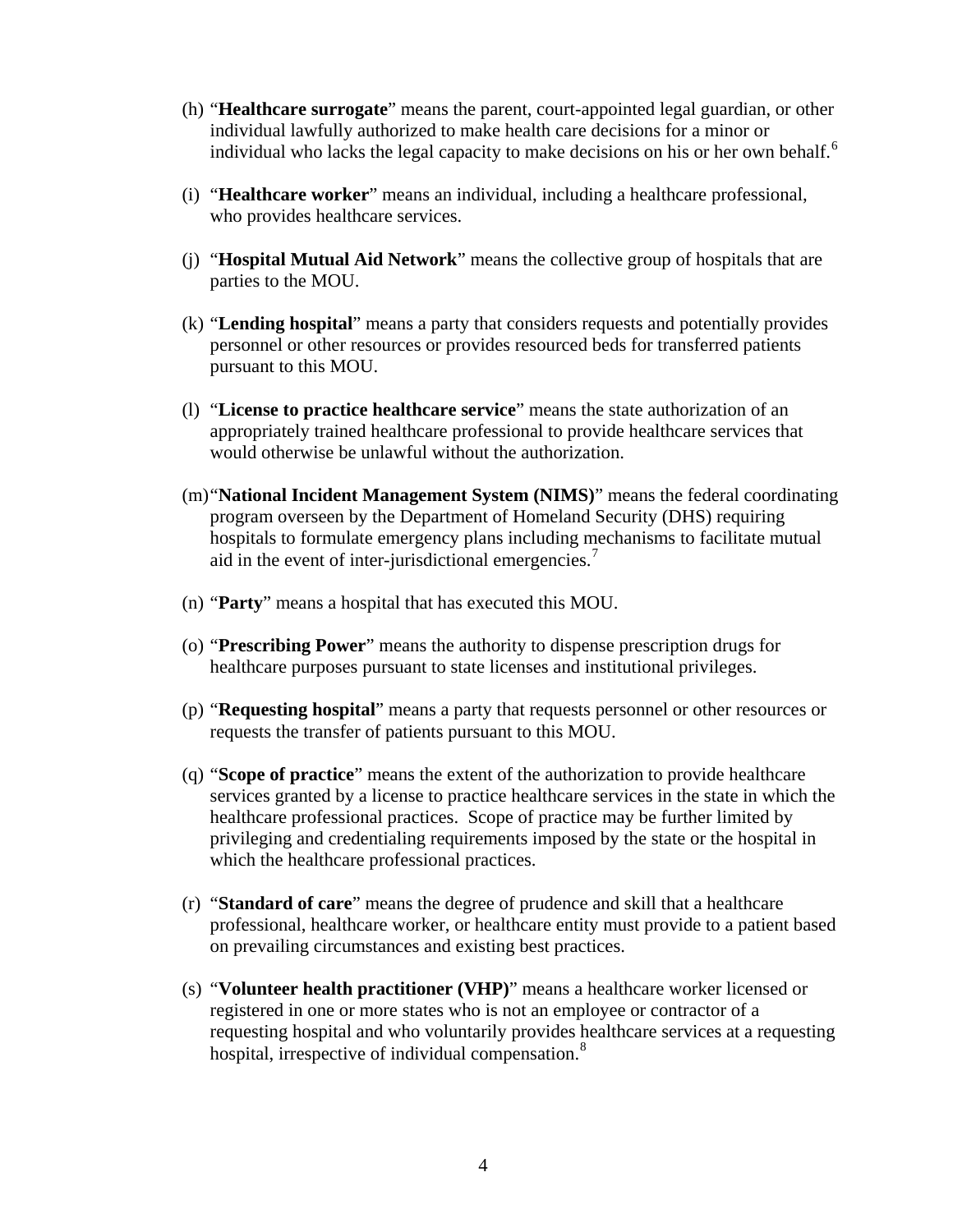- (t) "**Worker's compensation**" means the government administered system for providing benefits to individuals injured or killed in the course of employment, regardless of fault.
- 1.2 **Construction.** This MOU is not a legal contract, and shall not be construed as a legal contract. Rather, this MOU expresses the intentions of the parties to provide mutual aid through procedures set forth herein.
- 1.3 **Activation of the Hospital Mutual Aid Network by Emergency Declaration**. An emergency declaration activates the terms of this MOU. The MOU does not govern the exchange of resources among the parties in non-emergency situations, but may be used to guide resource allocations during mock training exercises as agreed by the parties.
- 1.4 **Effect of Emergency Declaration and Relation to Other Laws.** An emergency declaration changes the legal environment in diverse and numerous ways that may impact the operation of this MOU. An emergency declaration may:
	- (a) Suspend laws and regulations applicable to hospitals, including those that regulate the provision of healthcare services by healthcare workers;
	- (b) Require hospital compliance with local, state, regional, and national emergency management agency directives and regional response efforts;
	- (c) Initiate temporary licensure reciprocity through which healthcare professionals licensed in one jurisdiction are allowed to practice in another jurisdiction, often pursuant to various requirements such as advance volunteer registration or affiliation with an entity that deploys VHPs;
	- (d) Provide enhanced liability protections to healthcare workers or VHPs for services that they render in responding to the emergency;
	- (e) Extend workers compensation benefits to VHPs who would not otherwise qualify as covered employees;
	- (f) Change the applicable standards of care;
	- (g) Provide enhanced government emergency and disaster relief funding for ongoing response activities and reimbursement for rendered emergency and disaster services; and
	- (h) Provide increased and expedited access to public entitlement programs, including through the waiver of enrollment requirements for Medicaid and Medicare.

The provisions of this MOU shall be applied consistent with these and other changing legal norms to the maximum extent possible during emergencies.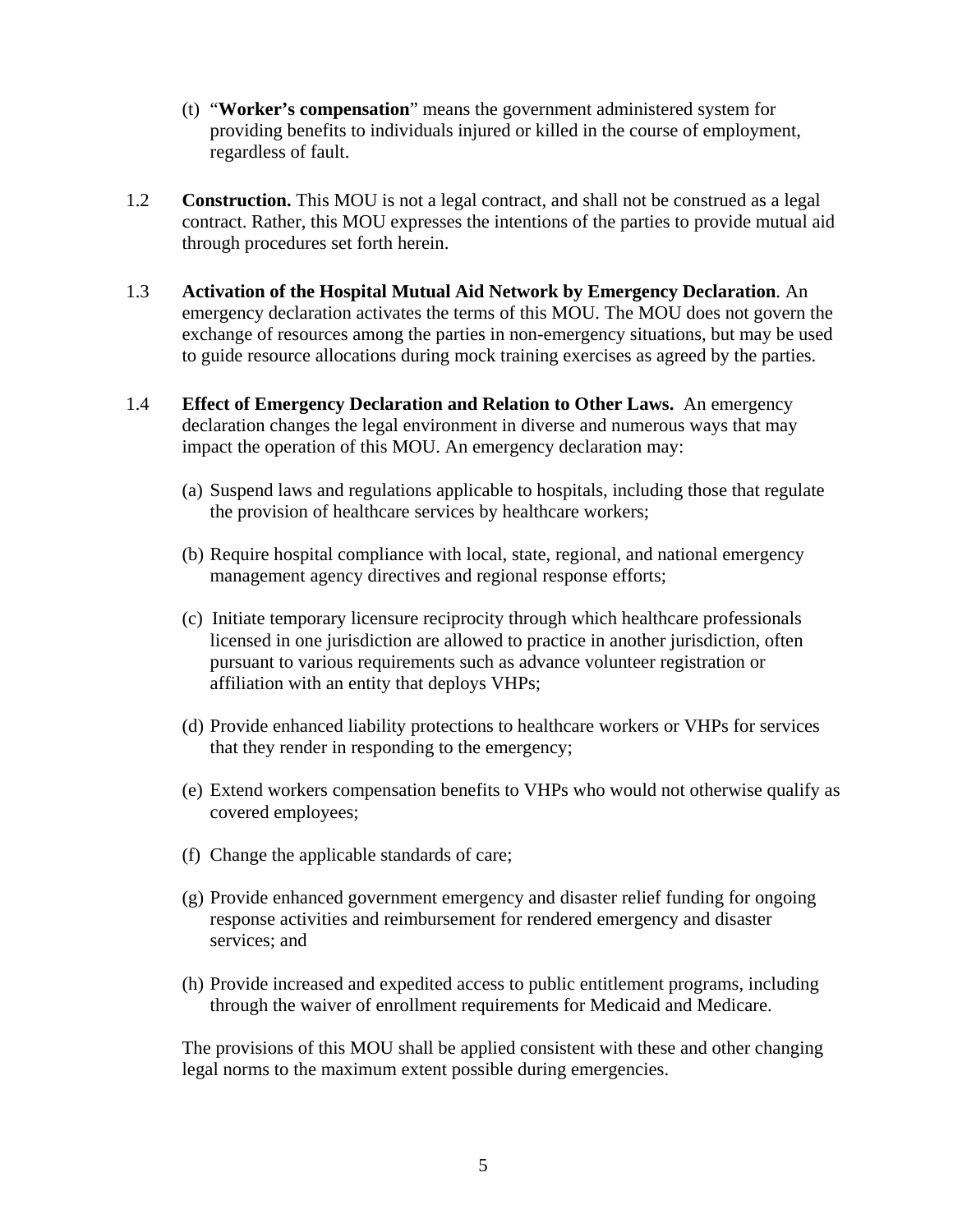<span id="page-5-0"></span>1.5 **Compliance with Federal, State, and Local Emergency Management Directives.** Parties shall actively follow directives from federal, state, and local emergency management agencies and accommodate these agencies in their efforts to oversee or direct the use of property or allocate health resources across impacted areas during an emergency.

### 1.6 **Federal Emergency Medical Treatment and Active Labor Act (EMTALA)**. [9](#page-18-1)

EMTALA can impact the provision of healthcare services at hospitals, including medical triage, by requiring hospitals to screen and stabilize individuals requesting emergency treatment and prohibiting inappropriate transfer of patients. Under certain circumstances during declared emergencies, federal officials can suspend some of the requirements under EMTALA.<sup>[10](#page-18-1)</sup> If an EMTALA waiver is issued which covers one or more parties to this MOU, such parties shall immediately assess capacity to accept transferred patients and provide additional screening and stabilization services. As well, other parties shall be informed as soon as possible of:

- (i) the inception of the party's disaster protocol and the duration of the waiver's coverage;
- (ii) any plans to suspend or modify patient screening and stabilization procedures; and
- (iii) intended or expected needs regarding the transfer of existing patients, pursuant to Section 2.9 below.
- 1.7 **Identification of Designated Representative**. Each party agrees to identify a designated representative to communicate with other parties prior to and during a government-declared state of emergency and to ensure compliance with NIMS requirements (set forth in Section 1.8 below). The names and contact information for the designated representatives and alternate(s) are set forth in [Exhibit A.](#page-13-0) A designated representative must be available to act at all times.
- 1.8 **Effect of NIMS Requirements.** Parties shall integrate Hospital Incident System (HICS) principles and NIMS principles into their Emergency Response Plan including NIMS Implementation Activities for Hospital and Healthcare Systems<sup>[11](#page-18-1)</sup> established by the NIMS Integration Center. Pursuant to this MOU, parties shall comply with the following:
	- (a) **Structural requirements.** Parties shall implement an Incident Command System (ICS) as prescribed by current NIMS standards, including the development of a command hierarchy which facilitates communications between hospitals, government officials, and their communities. The designated representative shall be identified in the ICS hierarchy.
	- (b) **Collaboration.** Parties shall participate in Multi-Agency Coordination Systems  $(MACS)^{12}$  $(MACS)^{12}$  $(MACS)^{12}$  and promote them with the public and private sectors and nongovernmental organizations as appropriate and necessary. These agreements should be reviewed and executed annually as required by NIMS directives.<sup>[13](#page-18-1)</sup>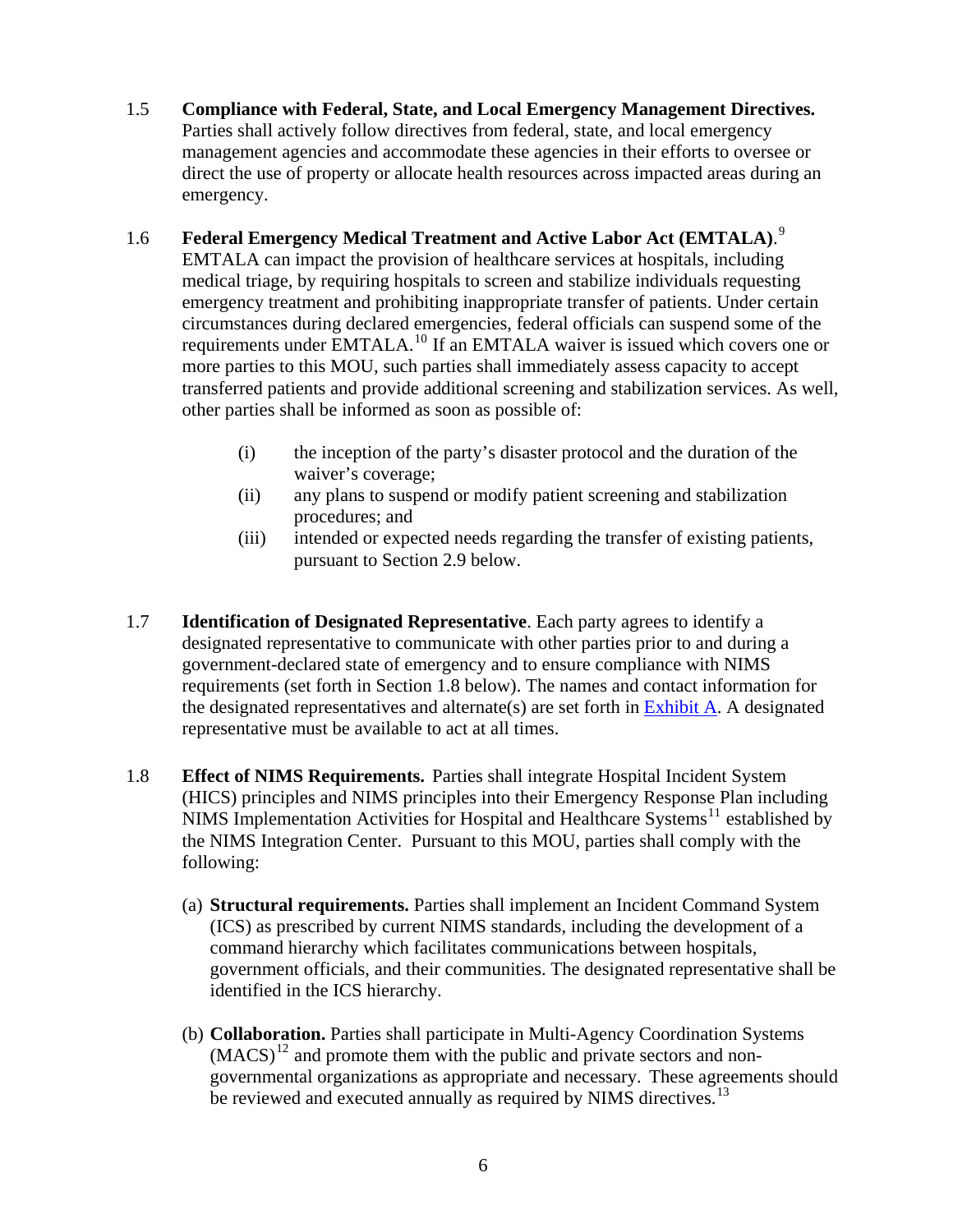Amendments to this MOU that enable efficient utilization of MACS may be considered and incorporated as future Exhibits.

- (c) **Resource typing.** To enhance emergency preparedness, parties shall follow the national typing protocol as prescribed by NIMS to describe available resources using category, kind, components, metrics, and type data.<sup>[14](#page-18-1),[15](#page-18-1)</sup>
- (d) **NIMS credentialing.** Parties shall comply to the maximum extent possible with NIMS requirements concerning baseline credentialing, certification, training,<sup>[16](#page-19-0)</sup> and education.
- (e) **Leadership NIMS certification.** Party administrators and healthcare workers likely to assume a supervisory or leadership position during a government-declared state of emergency shall complete prescribed NIMS compliance courses.<sup>[17](#page-19-0)</sup>
- (f) **Compatibility of equipment and minimum requirements.** Parties shall acquire equipment that will perform in accordance with minimum standards as prescribed by NIMS so that equipment is interoperable with similar equipment used by other parties in the Hospital Mutual Aid Network and other hospitals.<sup>[18](#page-19-0)</sup>
- (g) **Resource tracking.** Parties shall use an inventory system to track resources that may be available during a government-declared state of emergency, including any resources stored off premises.[19](#page-19-0) The inventory list shall be accessible to the designated representative during a government-declared state of emergency.
- 1.9 **Communications.** Parties shall adopt a plan to enable efficient communication during declared emergencies when prevailing modes of communication may be unavailable or compromised. The plan may specify a process for utilizing alternate communication media (e.g., radio, web-based resources). Implementation and maintenance of such plans should be regularly tested in periodic exercises.

## **II. Mutual Assistance**

#### 2.1 **Mutual Assistance Obligations and Duties.**

- (a) **Good faith obligation to provide mutual assistance**. Parties shall provide mutual assistance as set forth in this MOU to the maximum extent possible. Decisions about providing mutual assistance pursuant to this MOU shall be made by:
	- (i) objectively assessing whether and which resources can be feasibly shared and the degree to which patients can be safely transferred or received;
	- (ii) clearly conveying capacity for mutual assistance to other parties; and
	- (iii) striving to ensure transparency, honesty, and fairness in all phases of mutual assistance.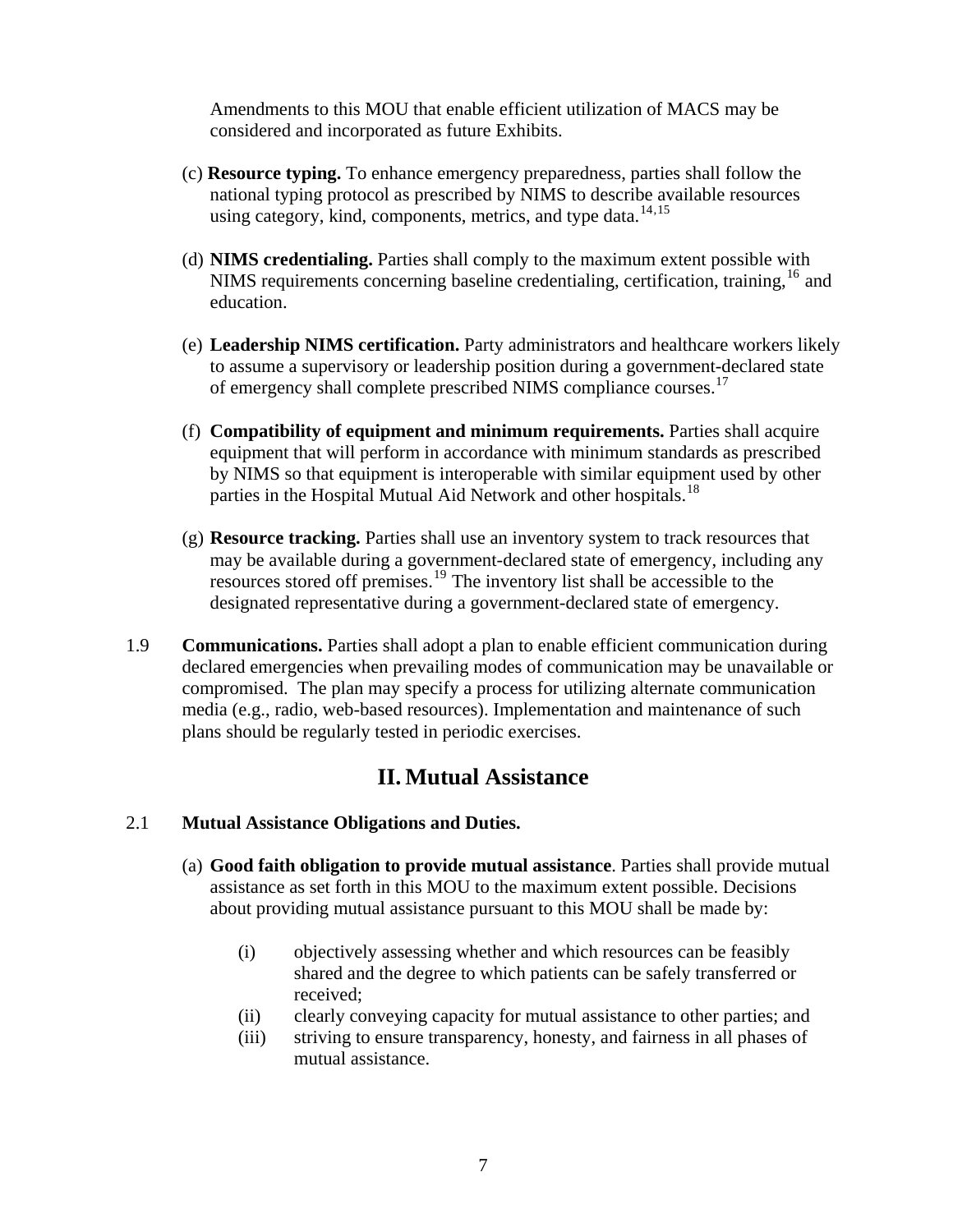- <span id="page-7-0"></span>(b) **Duty concerning mutual assistance requests**. Parties shall confirm receipt of verbal or written requests for mutual assistance and provide responses within 24 hours when possible.
- 2.2 **Requesting Resources Role of the Designated Representative.** All requests for resources must be directed to the designated representative who is authorized to agree to provide requested resources.
- 2.3 **Requesting Resources Procedure for Communicating Requests.** After an emergency declaration is made, the requesting hospital's designated representative may initially request personnel or resources from the lending hospital's designated representative verbally. This request must be confirmed in writing within 24 hours, or as soon as possible, and must employ NIMS data-types where possible. The requesting hospital shall set forth in the written request to the lending hospital the following:
	- (i) the type and number of requested personnel and resources;
	- (ii) an estimate of how quickly personnel and resources are needed;
	- (iii) the location where the personnel should report or the resources should be delivered; and
	- (iv) an estimate of how long the personnel or resources will be needed. $20$
- 2.4 **Prioritization Scheme for Multiple Requests.** If this MOU involves more than two hospitals, the parties must agree to a prioritization scheme for handling multiple requests for resources. This may be accomplished by designating "priority partners"<sup>[21](#page-19-0)</sup> in which parties agree to prioritize the requests of their priority partners over requests from other parties. A prioritization scheme agreed to by the parties is attached as [Exhibit B](#page-14-0) and is incorporated herein by this reference.
- 2.5 **Transfer of Personnel.** During emergencies there are often critical shortages of healthcare workers. Accordingly, the following personnel may be transferred between parties subject to limitations set forth below:
	- (a) **Employees.** Lending hospitals may allow or encourage the voluntary transfer of employees to a requesting hospital under the terms of this MOU. No employee may be ordered to transfer to a requesting hospital if the employee is not willing to be transferred. Each party shall maintain a list of current employees who may be willing to transfer to a requesting hospital during an emergency.
	- (b) **Contractors.** Parties may allow the transfer of contractors to a requesting hospital. All transferred contractors provide their services to the requesting hospital voluntarily. Whenever possible, contractors with a prior or existing relationship with the requesting hospital should be transferred first.
	- (c) **In-State VHPs.** Volunteer registration systems across the nation, including ESAR-VHP state-based systems, Medical Reserve Corps programs, and hospital-specific registries facilitate rapid deployment of vetted VHPs to meet surge capacity needs in hospitals. Whenever the use and deployment of VHPs through such registries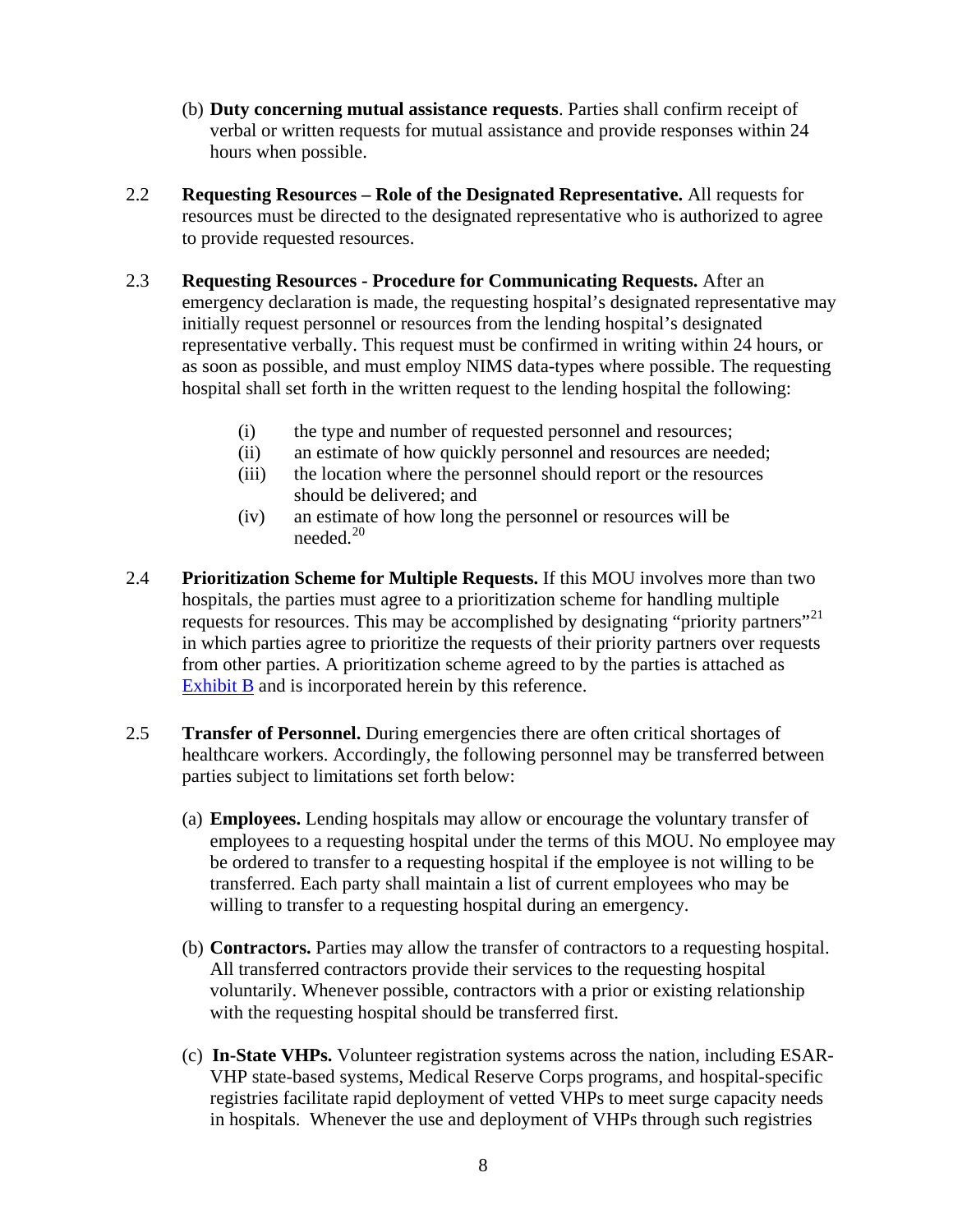<span id="page-8-0"></span>can be accomplished without compromising the provision of healthcare services to patients, parties shall do so before requesting employees or contractors from other parties.

- (d) **Inter-state VHPs.** A number of federal and state laws allow the deployment of VHPs who hold out-of-state licenses during an emergency. Similar provisions exist under the Emergency Management Assistance Compact  $\overline{(EMAC)}^{22}$  $\overline{(EMAC)}^{22}$  $\overline{(EMAC)}^{22}$  and many regional MOUs. Parties to this MOU that are located in different states $^{23}$  $^{23}$  $^{23}$  shall identify and agree on the mechanisms for accepting inter-state VHPs. These mechanisms and any rules governing the deployment of inter-state VHPs are attached in [Exhibit C](#page-15-0) and incorporated herein by reference.
- (e) **Credentialing and privileging.** The lending hospital shall ensure that the records of all transferred healthcare workers comply with requirements applicable to the lending hospital, including licensure and accreditation requirements for healthcare professionals. To the maximum extent possible, the lending hospital shall provide the requesting hospital with copies of deployed healthcare professionals' credentialing documents to facilitate the granting of emergency staff privileges.
- (f) **Transfer of personnel limitations.** Resident physicians, students, or healthcare workers who are not fully-trained shall only be transferred with the agreement of the requesting hospital, which shall closely supervise their activities. Deployment of any VHP must comply with Joint Commission Standard H.R.  $125.^{24}$  $125.^{24}$  $125.^{24}$

#### 2.6 **Scope of Practice.**

- (a) **Authorization and supervisory power.** The requesting hospital shall clarify the relevant procedures concerning authorization, scope of practice, and supervision for transferred personnel that arrive at the requesting hospital pursuant to the terms of this MOU.
- (b) **Prescribing power.** The requesting hospital shall clarify the prescribing powers of transferred personnel to ensure consistency with jurisdictional prescription laws. If parties are located in different states, they shall set forth guidance about prescribing power through [Exhibit D](#page-16-0), incorporated herein by reference.
- 2.7 **Transfer of physical resources.** Any physical resources may be shared between parties including pharmaceuticals, medical equipment, non-medical equipment, and basic supplies. Parties shall continuously monitor the availability of physical resources for potential transfer during a government-declared state of emergency.
- 2.8 **Recall.** The lending hospital may recall its personnel and resources from a requesting hospital through a formal request for recall consistent with Section 2.3 above. Recall requests may be made by the lending hospital at any time in its discretion. Requesting hospitals shall honor the lending hospital's request for recall at the earliest opportunity possible without significantly and irreversibly harming existing patients, and must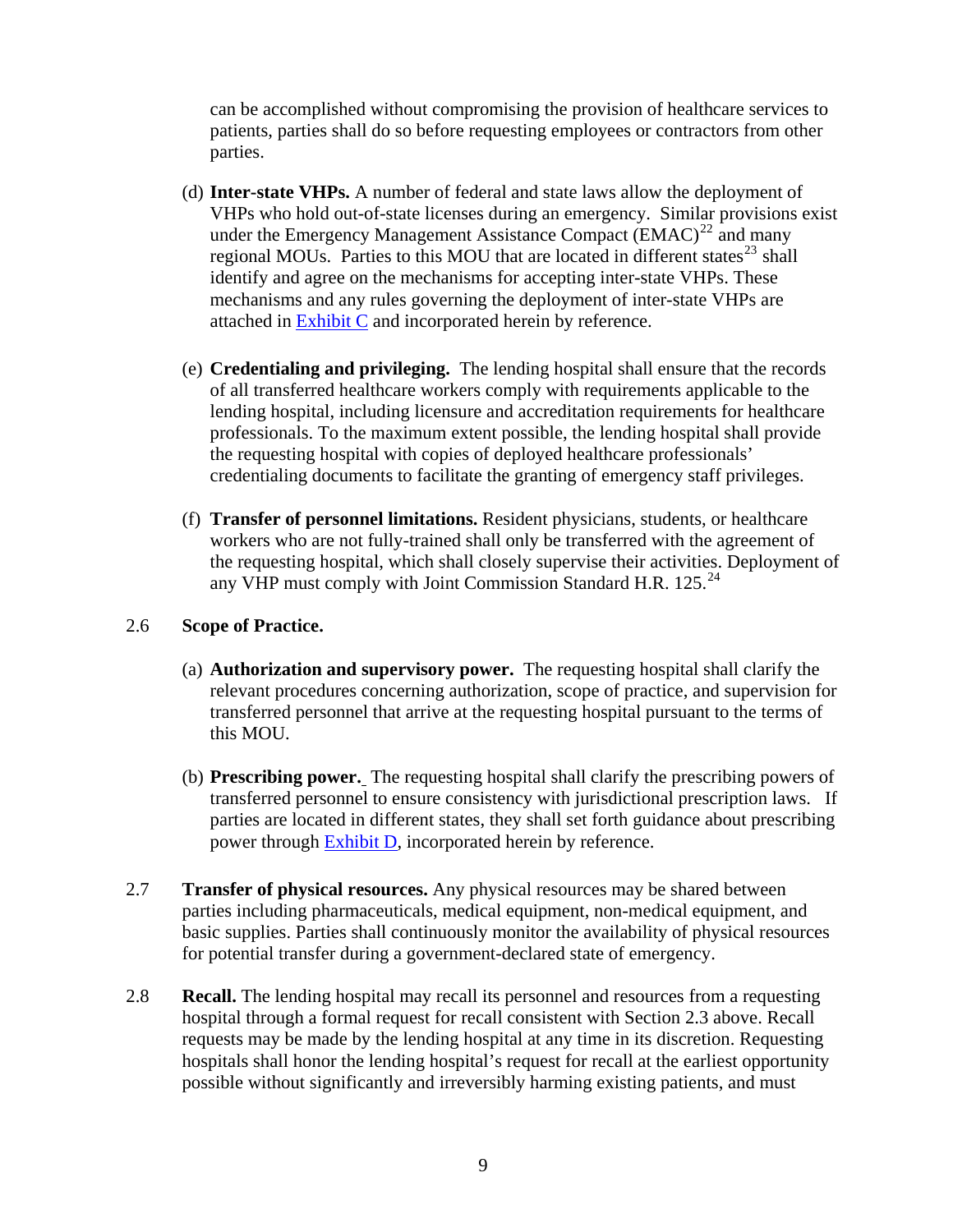immediately begin to arrange for the acquisition of comparable personnel or resources from other parties, agencies, or facilities.

- <span id="page-9-0"></span>2.9 **Transfer of patients.** Transferring patients during a government-declared state of emergency raises numerous medical, legal, and ethical challenges. Contingent on existing laws, including EMTALA (see Section 1.6 above) the transfer of patients shall be facilitated consistent with the following:
	- (a) **Resourced beds.** Transfer of patients shall be considered in terms of "resourced beds." The designated representatives of the parties shall monitor the availability and make transfer requests in terms of specific types of resourced beds Classifications of resourced beds, depending on the capacities of the parties, may be identified in  $\frac{Exhibit}{Ex}$ , incorporated herein by reference.
	- (b) **Process for transferring existing patients.** A requesting hospital seeking to transfer patients must:
		- (i) determine that the patient cannot receive adequate healthcare services at the hospital because of circumstances arising from the emergency and that the potential harm to the patient from the transfer does not outweigh the potential harm from staying at the requesting hospital state of healthcare services at the requesting hospital;
		- (ii) seek patient consent to the transfer unless such consent is impossible due to the exigencies of the emergency or the inability of the patient or a surrogate to consent due to legal incapacity, incompetence, or unavailability of the healthcare surrogate;
		- (iii) make all reasonable efforts to either directly notify the patient, the patient's healthcare surrogate, or next of kin of the transfer including the time of transfer and the location of the lending hospital, or share patient lists to enable these persons to locate transferred patients; and
		- (iv) transport the patient or ensure that appropriate transportation is provided to ensure patient safety to the maximum extent possible given the exigencies of the emergency.
	- (c) **Process for transferring (pre-screened) individuals.** A requesting hospital seeking to transfer individuals prior to being screened must determine that the potential benefits from the transfer outweigh the potential harms from remaining at the requesting hospital considering the state of healthcare services at the requesting hospital.
	- (d) **Surveillance and reporting.** Parties shall comply with all preexisting government public health surveillance and reporting requirements to the maximum extent possible.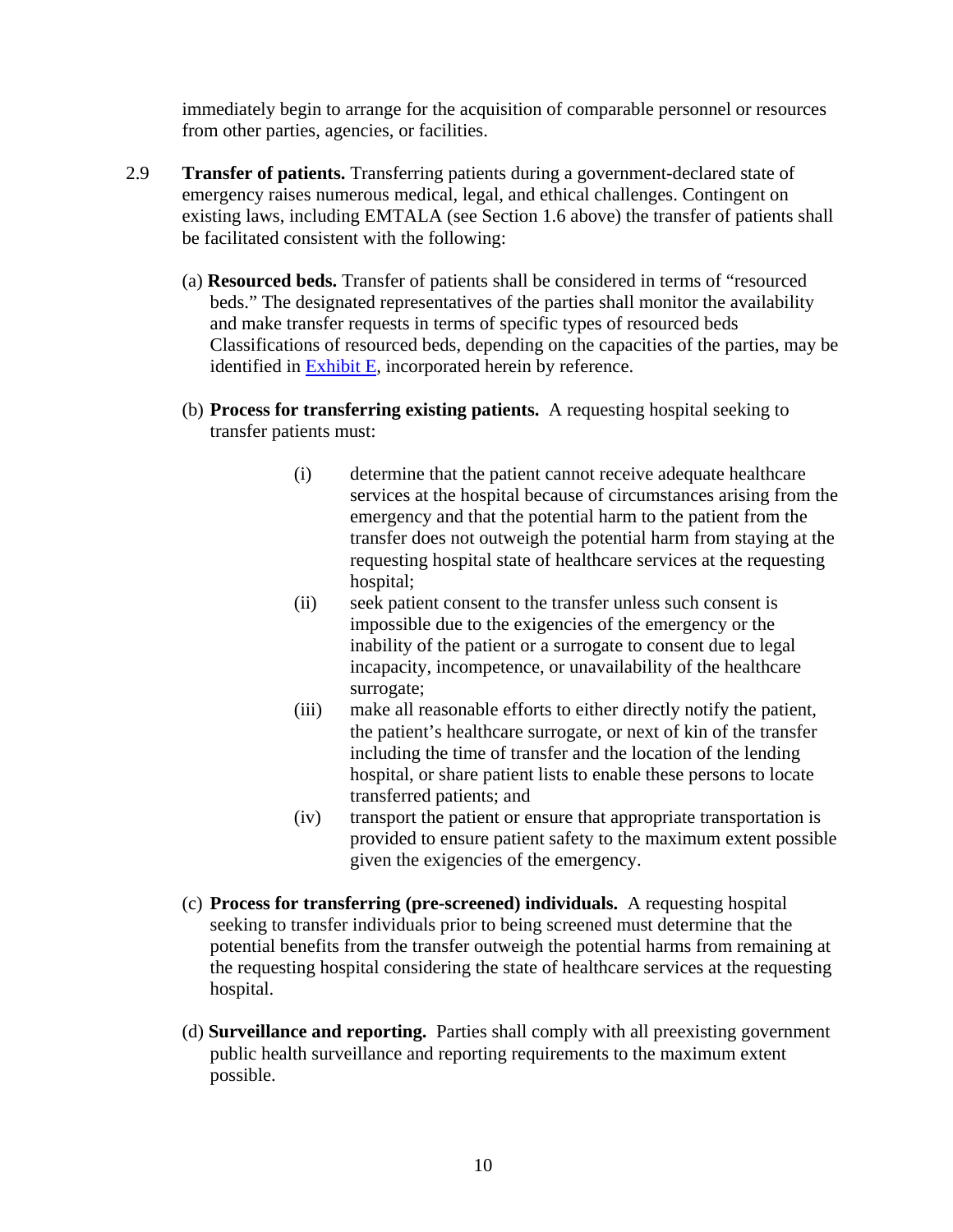(e) **Health information privacy and data access.** The parties recognize the importance of maintaining the privacy of patient identifiable health data to the maximum extent possible consistent with national or regional health information privacy protections without compromising the provision of critical healthcare services during a government-declared state of emergency. Although these protections may be modified or waived during a government-declared state of emergency, parties shall agree on a procedure for securely sharing identifiable health data concerning transferred patients.

## **III. Liability, Costs, and Compensation**

- 3.1 **Liability of Hospitals and Healthcare Workers.** During an emergency, potential liability can be a major concern for hospitals and healthcare workers. While exposure to liability cannot be fully eradicated, it can be significantly minimized through the clear expression of the expectations of the parties. The parties recognize the following principles concerning liability:
	- (a) **Changing standards of care**. Emergency declarations may lead to alterations or changes in the standard of care that healthcare workers are obligated to adhere to in the treatment of patients. These changing standards of care may impact potential claims of liability to the extent that they provide varying expectations of the duties healthcare workers or hospitals owe to patients in the provision of personnel or resources.
	- (b) **Use of VHPs.** Parties may minimize their potential exposure to liability and workers' compensation costs relating to personnel by utilizing registered VHPs. VHPs may be legally protected from liability claims and entitled to governmental coverage for workers' compensation benefits and costs during declared emergencies (subject to specific laws). Use of VHPs may also decrease the need for the transfer of employees and contractors whose acts may not be similarly protected from liability or entitled to workers' compensation coverage via government.
	- (c) **Employees.** A requesting hospital may normally be responsible for all liability claims, disability claims, litigation costs, and other foreseeable costs incurred by transferred employees involving third parties except in instances arising from gross, willful, or wanton misconduct of the transferred employee. Transferred employees shall not be principally liable to a requesting hospital, including through indemnity actions, for their actions taken in good faith.
	- (d) **Contractors.** The requesting hospital also shall be responsible for all liability claims, malpractice claims, disability claims, attorneys' fees and other foreseeable costs incurred by transferred contractors except in instances arising from gross, willful, or wanton misconduct of the transferred contractor. A contractor who agrees to be transferred shall not be contractually liable for failing to fully discharge the terms of employment at the lending hospital provided that the lending hospital agrees in writing to the transfer.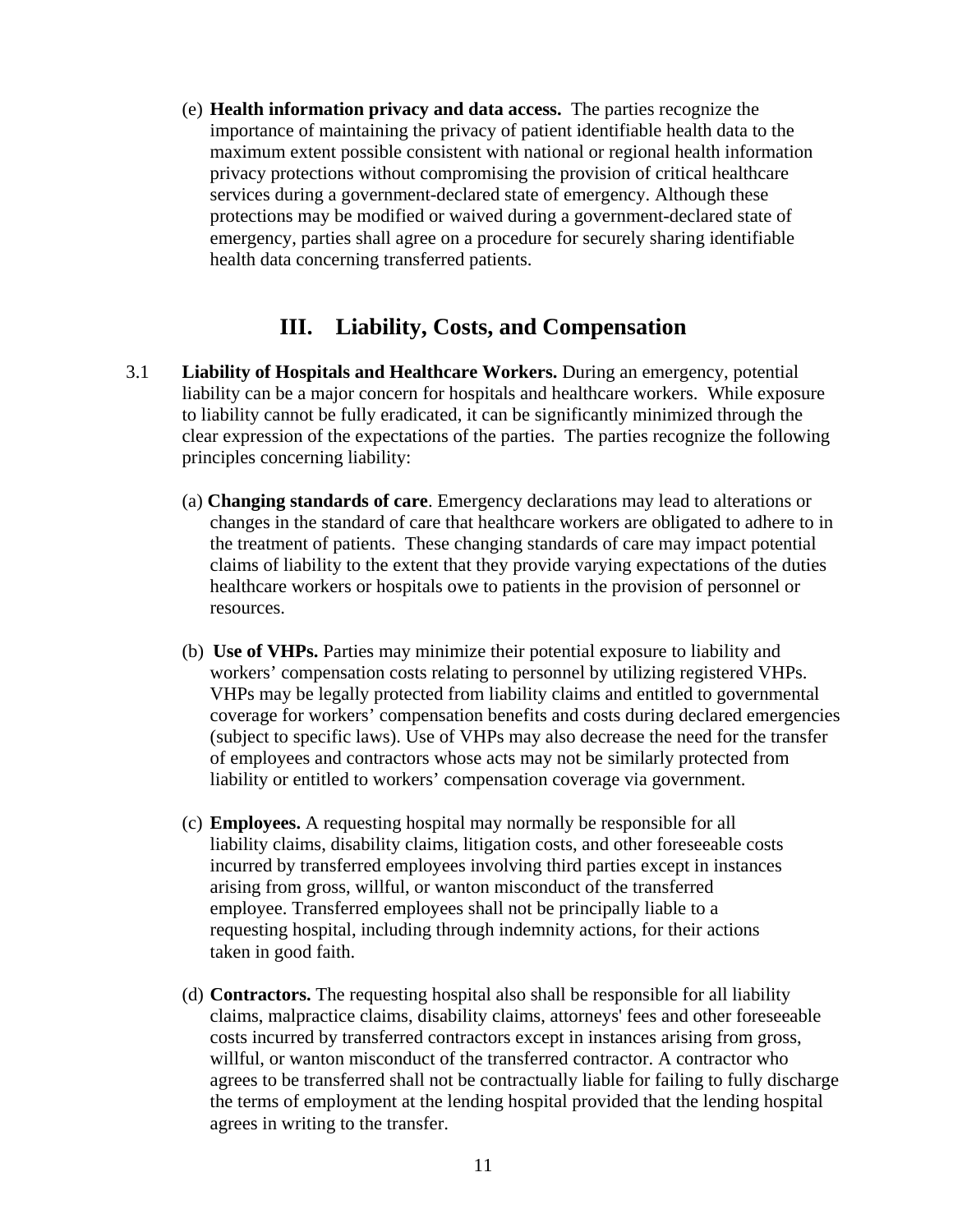- (e) **Lending hospitals: Vicarious liability.** A lending hospital shall not be held vicariously liable for the actions of transferred employees, contractors, or VHPs, except in instances of gross, willful, or wanton misconduct of the lending hospital personnel in assuring the credentials of transferees.
- (f) **Failure to respond or inadequacies.** Parties are not bound to a specific course of action for which the failure to act constitutes an actionable claim for breach of contract or equitable relief, except with respect to the credentialing of transferred personnel. Execution of this MOU shall not result in any liability or responsibility for failure to respond to any request for assistance, inefficiency in answering such a request, or for the inadequacy of equipment or skills of the responding personnel.
- (g) **Workers' compensation coverage.** Transferred employees and contractors shall be considered "employees" of the requesting hospital for the purposes of workers compensation coverage in the event that an injury or death of the employee or contractor occurs in the scope of the work at the requesting hospital.

#### 3.2 **Financial Obligations**

- (a) **Compensation and reimbursement for borrowed resources.** A lending hospital shall be reimbursed by a requesting hospital for transferred personnel and resources. The lending hospital shall also be reimbursed for services rendered, including salaries of the transferred personnel at their normal pay rate as if those personnel were being paid by the lending hospital. Reimbursement shall be for actual costs, but shall not include ancillary expenses, such as administrative costs or loss of revenues.
- (b) **Responsibility for insurance.** Parties shall maintain and demonstrate their existing professional liability, property, workers' compensation, or other insurance coverage and affirm their intention to retain such coverage at all times as a party to this MOU.

### **IV. Miscellaneous**

- 4.1 **Amendments and Modifications.** All modifications and amendments to this MOU must be formally agreed to by the parties in writing. Modifications can occur through direct amendment or by incorporation by reference of Exhibits.
- 4.2 **Mediation and Dispute Resolution**. This MOU is not intended to provide the basis for post-emergency litigation. However, to the extent that litigation could result from the acts of the parties in carrying out the MOU (e.g., claims related to actual costs of reimbursement pursuant to Section 3.3(a)), parties agree to submit any actionable claim to arbitration and dispute resolution (or an analogous mechanism) prior to the inception of litigation.
- 4.3 **Good Faith Attempts to Clarify and Fulfill Understandings.** In the event that a portion of this MOU is impossible to fulfill, the parties agree to attempt to comply with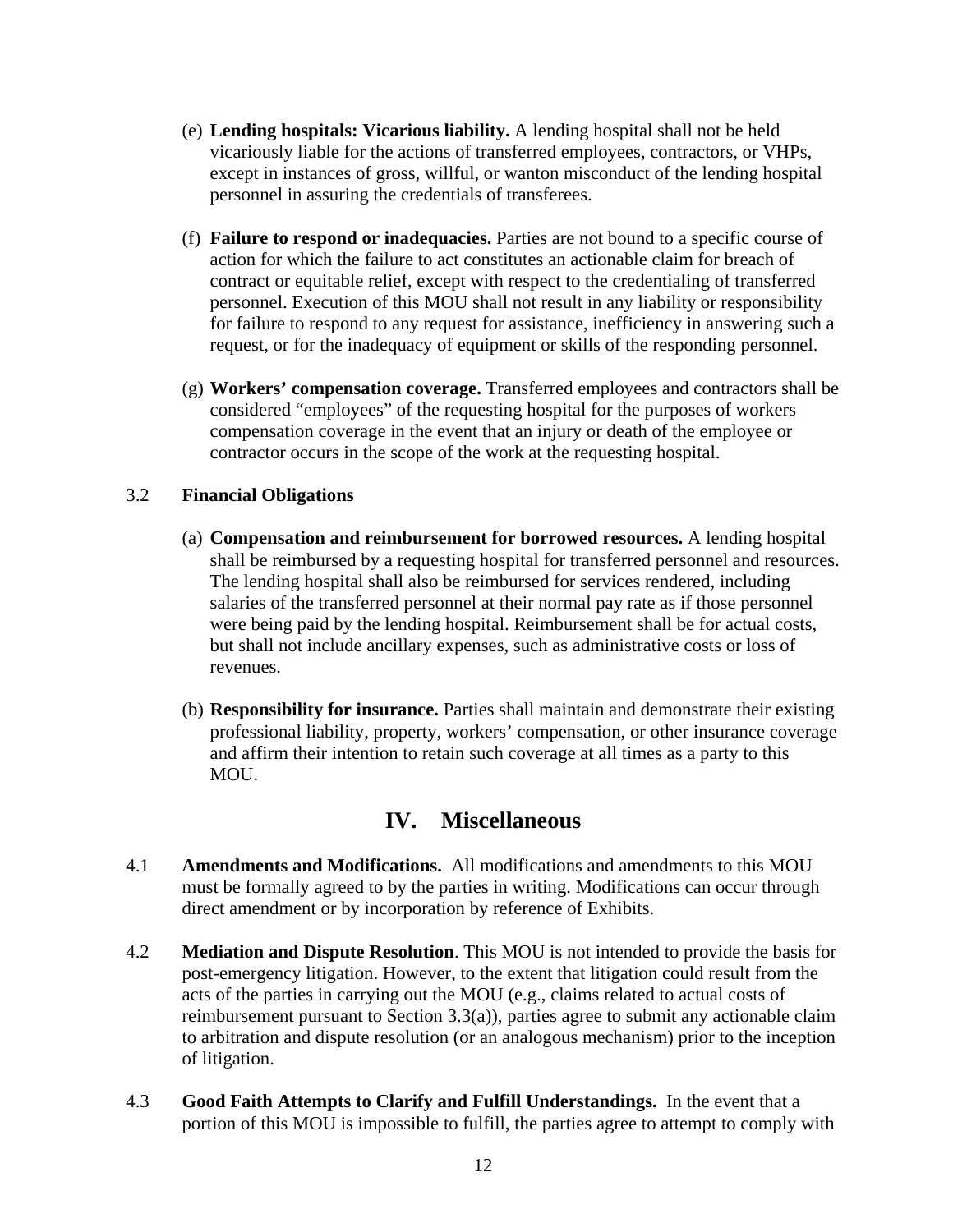the remainder of the MOU to the maximum extent possible. If any party withdraws from the MOU, the remaining parties shall continue to recognize and honor the MOU.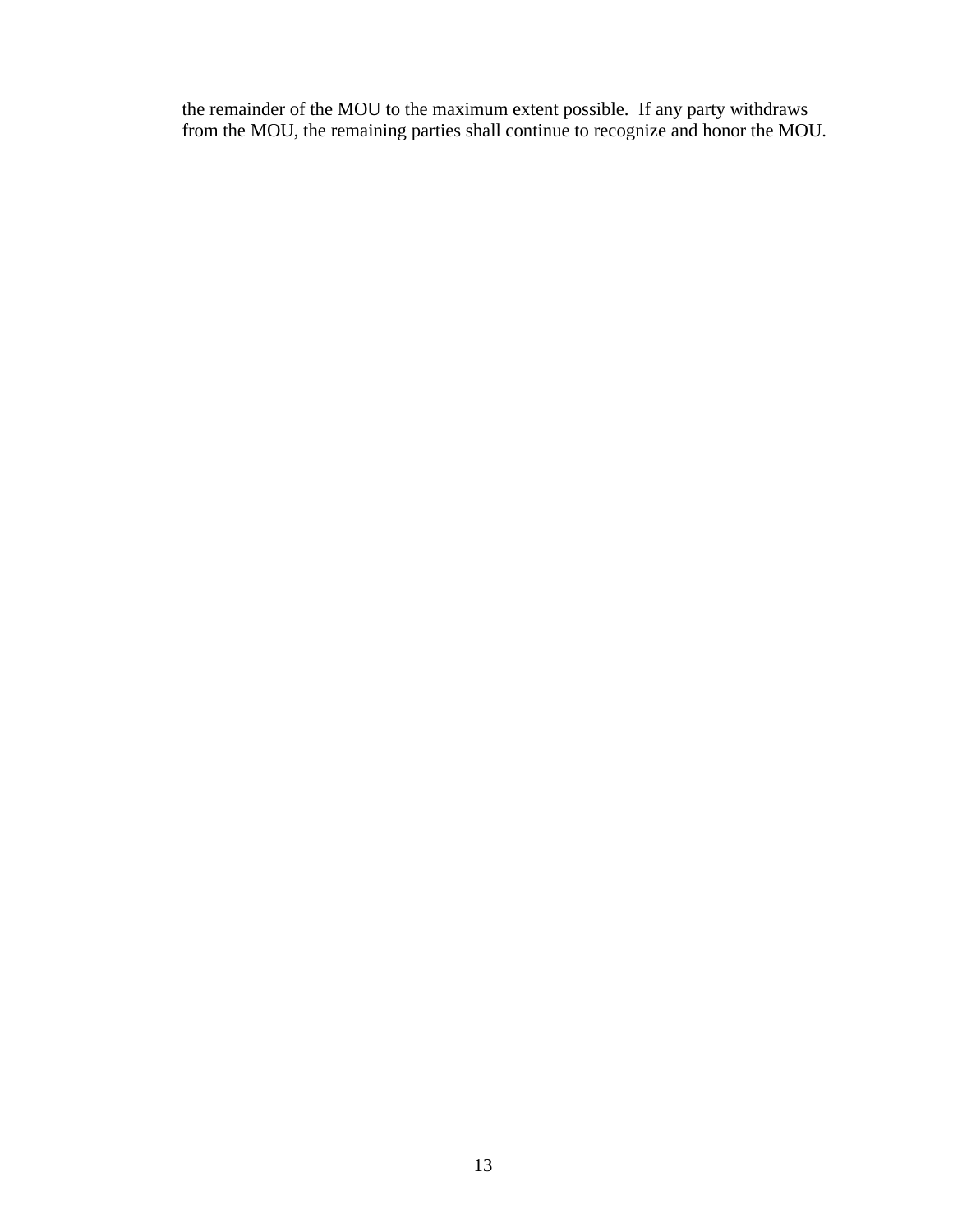# **Appendices**

[*to be developed by parties*]

### **Exhibit A – [Designated Representative](#page-5-0)**

<span id="page-13-0"></span>[*Provide contact data (e.g., name, address, telephone, fax, and email information) below for the Designated Representative and at least one alternate designee]*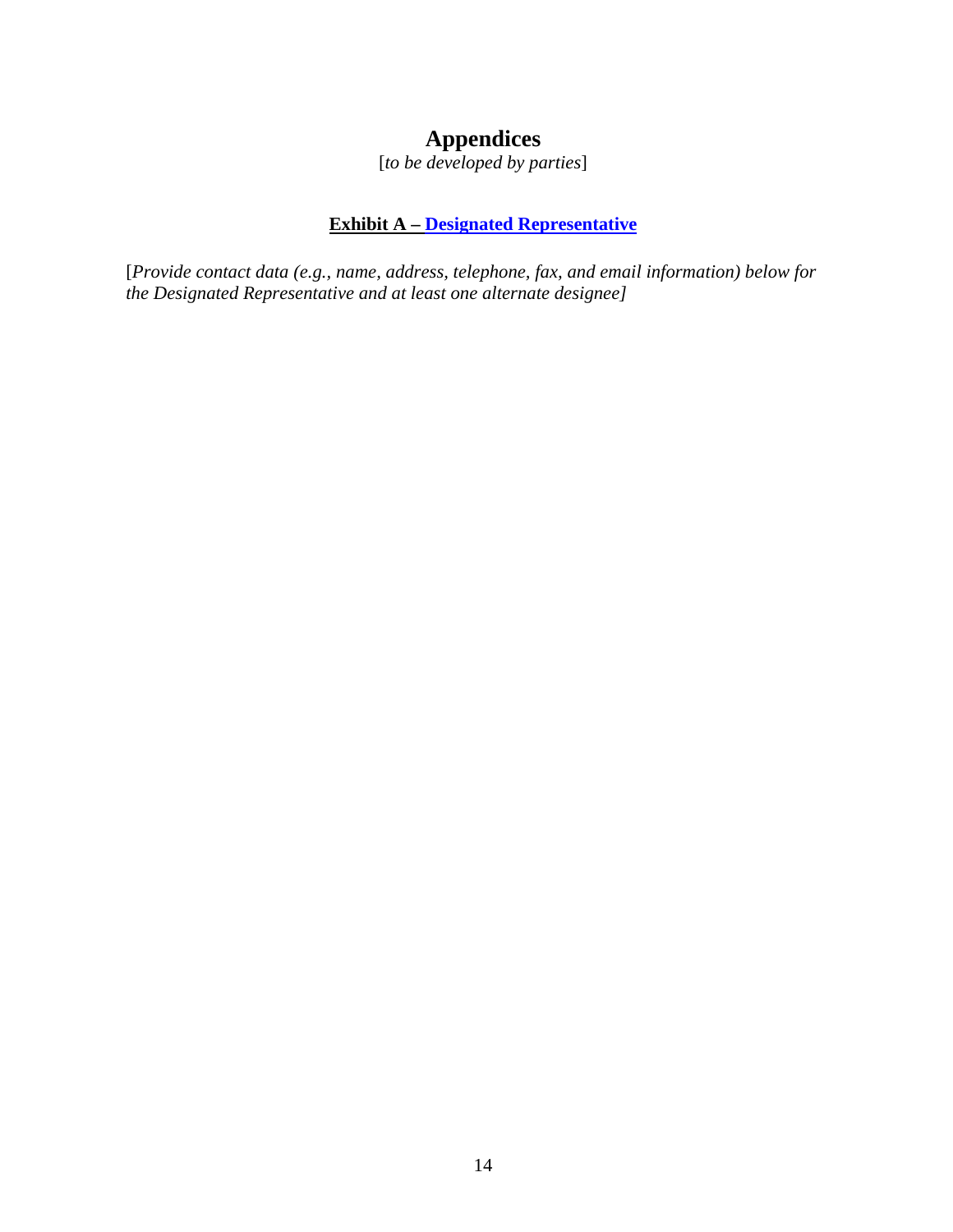# **Exhibit B – [Prioritization Scheme for Multiple Requests](#page-7-0)**

<span id="page-14-0"></span>[*Provide plan for how to prioritize varying partners during declared states of emergency pursuant to this MOU]*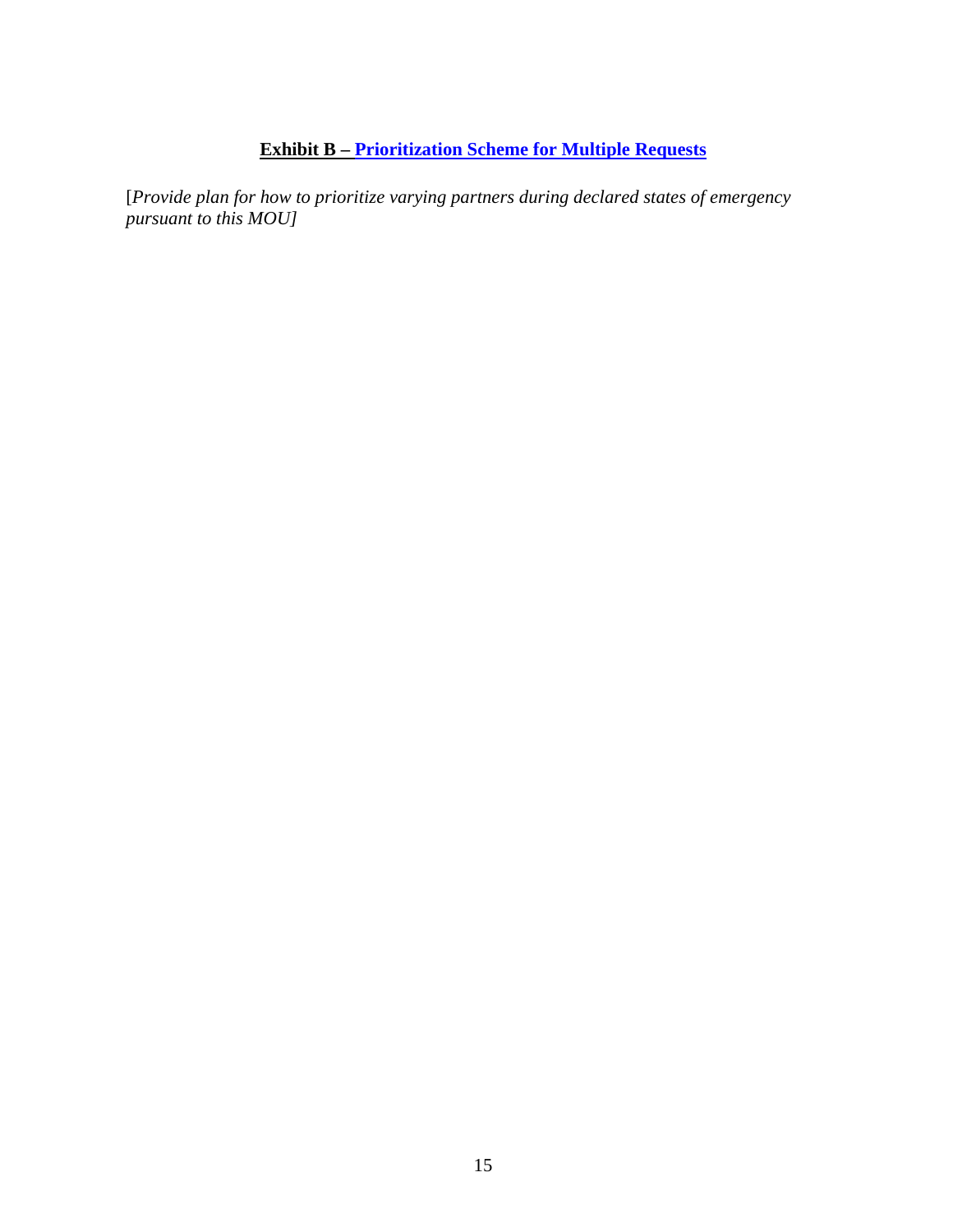# **Exhibit C – Acceptance of [Inter-state VHPs](#page-8-0)**

<span id="page-15-0"></span>[*If* p*arties to this MOU are located in different states, provide plan below that addresses the mechanisms and any rules for deploying and accepting inter-state VHPs].*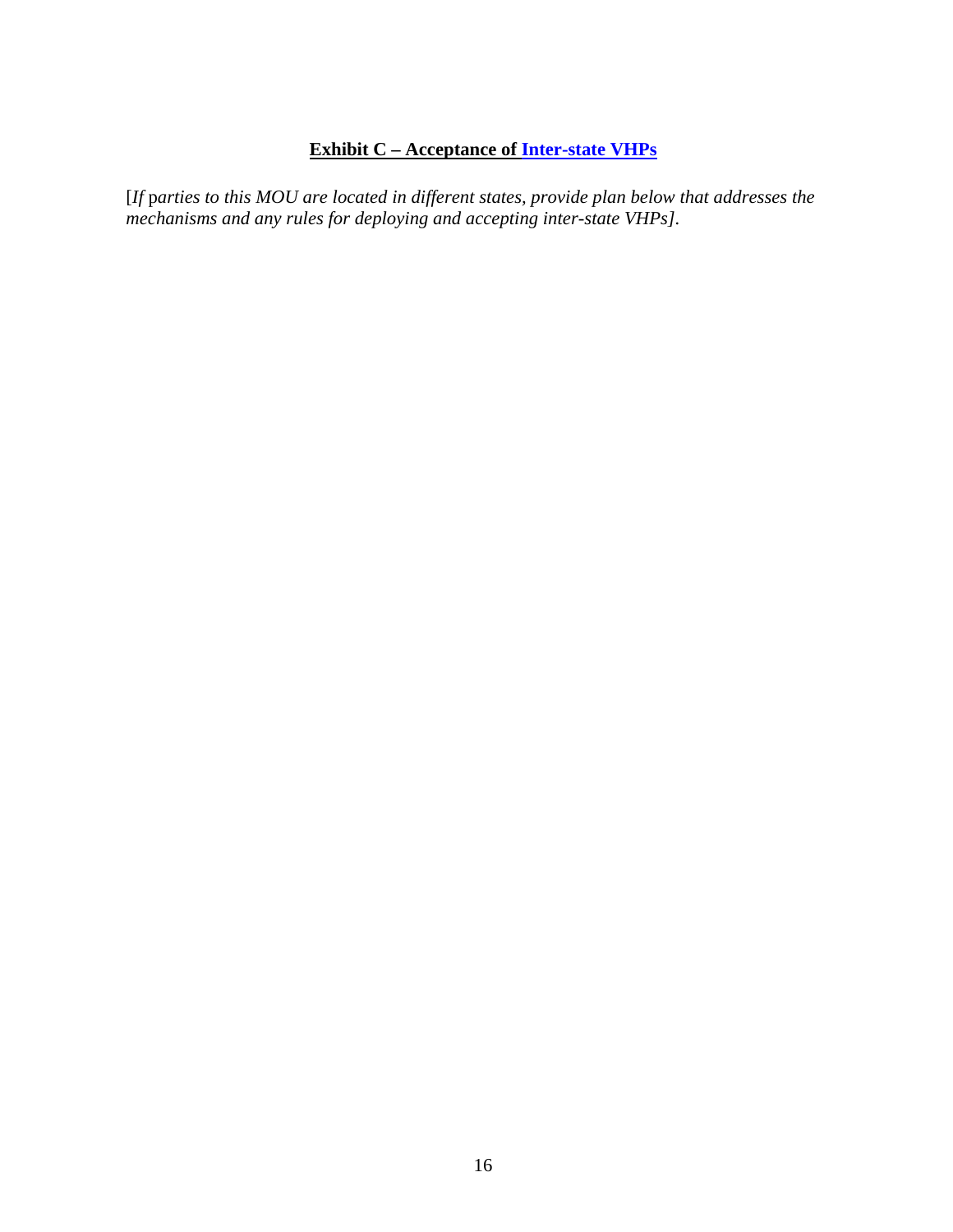### **Exhibit D – Restrictions on [Prescribing Powers](#page-8-0)**

<span id="page-16-0"></span>*[If parties to this MOU are located in different states, the requesting hospital shall clarify below the prescribing powers of transferred personnel to ensure consistency with jurisdictional prescription laws].*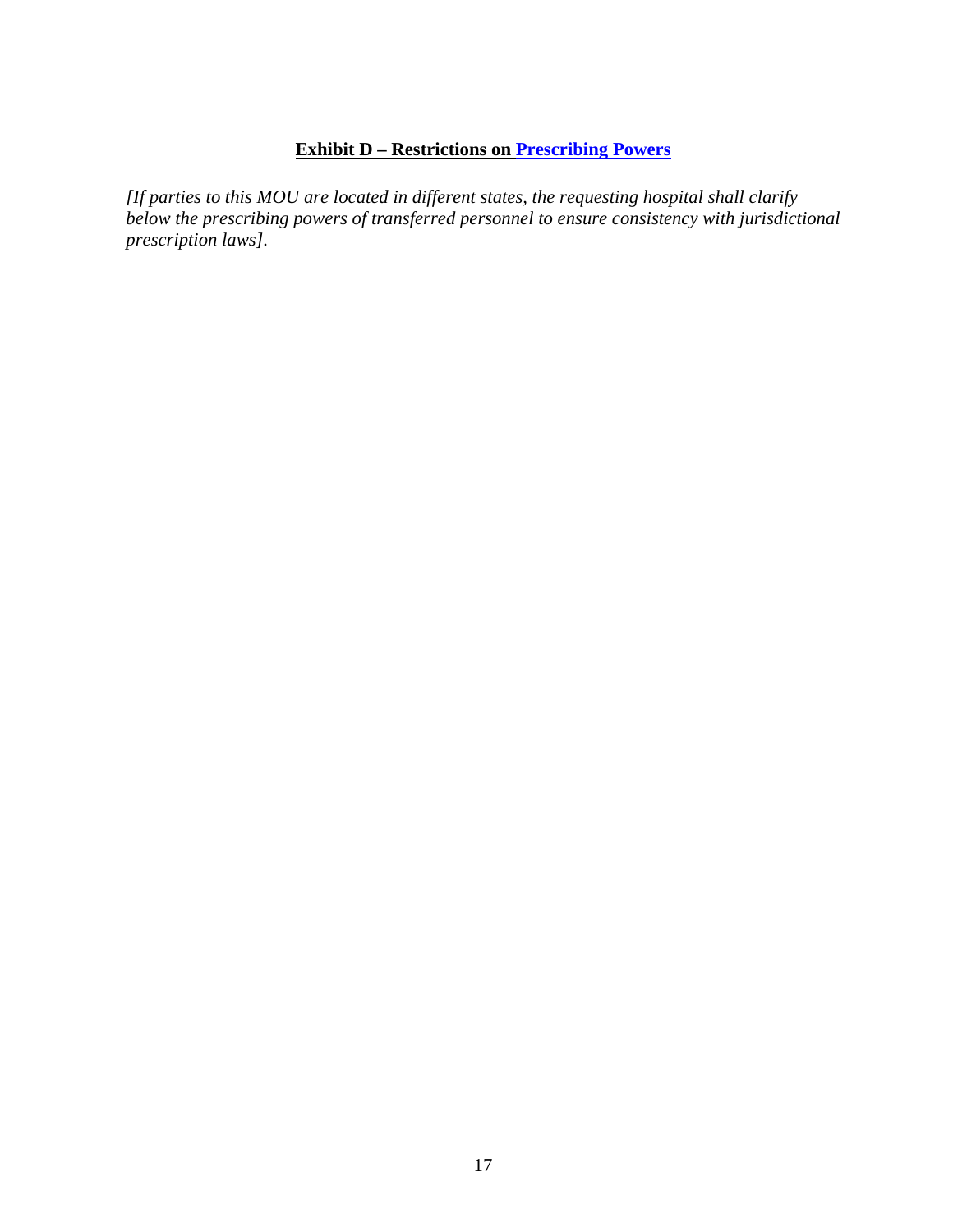### **Exhibit E – Designated [Resourced Beds](#page-9-0)**

<span id="page-17-0"></span>*[Provide below a classification of resourced beds that, depending on the capacities of the parties, may be identified for the purposes of patient transfers. Examples of resourced beds include, for example:* 

- *(i) acute trauma care*
- *(ii) burn care*
- *(iii) obstetrics*
- *(iv) pediatric care*
- *(v) cardiac care*
- *(vi) intensive care unit (ICU)*
- *(vii) isolation*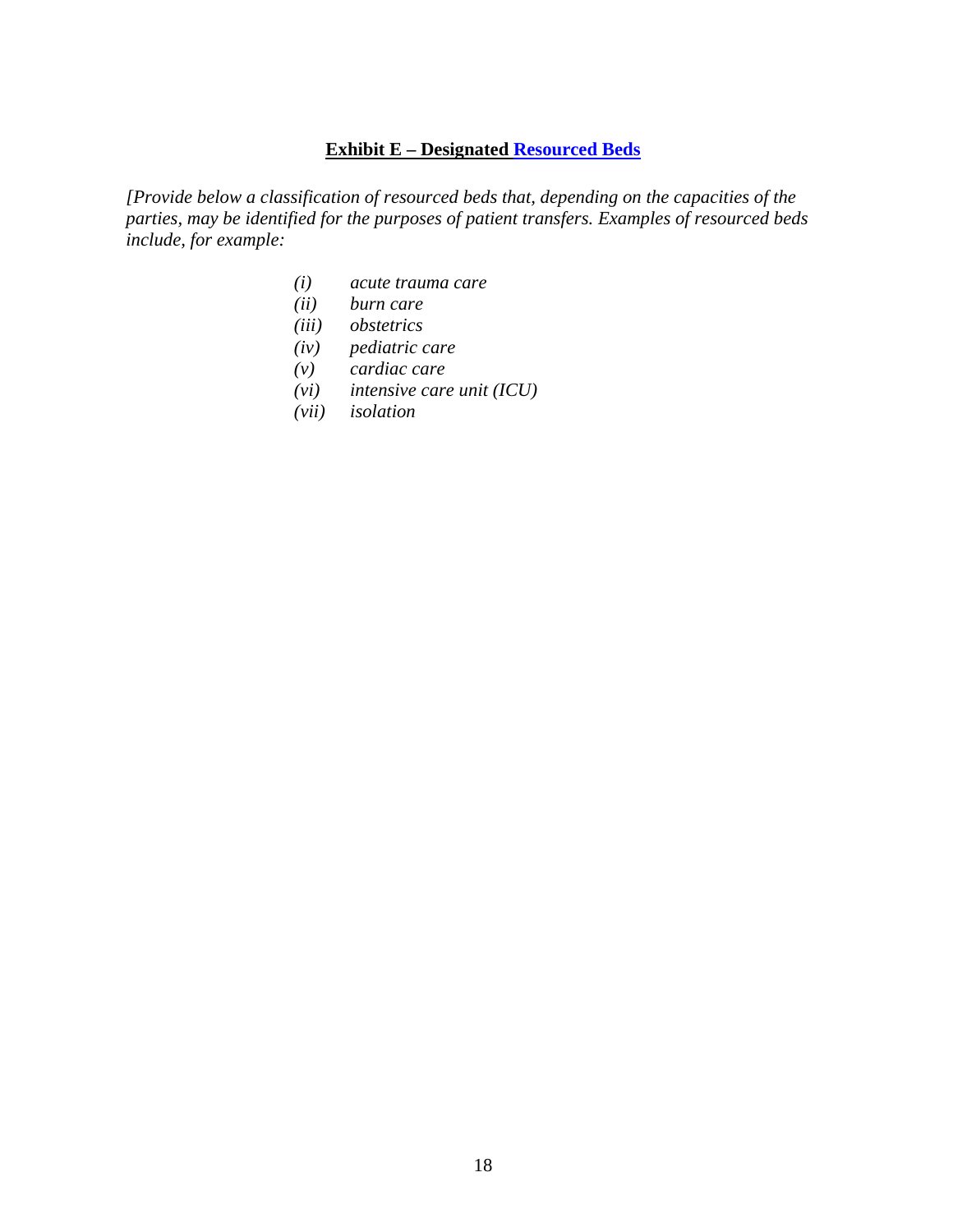#### <span id="page-18-1"></span>**REFERENCES:**

 $\overline{a}$ 

<span id="page-18-0"></span> $<sup>1</sup>$  As of August 2003, the GAO reports that nearly 70% of urban hospitals have agreements with other hospitals to</sup> share resources in the event of bioterrorism. U.S. Gov't Acct. Off., Hospital Preparedness: Most Urban Hospitals Have Emergency Plans But Lack Certain Capacities For Bioterrorism Response, GAO-03-924, at 13 (Aug. 2003), *available at* <http://www.mipt.org/pdf/gao03924.pdf>. 2

 $<sup>2</sup>$  It is not necessary for an agreement to be labeled a contract for a court to interpret it as a contract. A court can</sup> determine that a contractual relationship exists based on almost any written or oral exchange that meets certain criteria, namely the presentation of an offer, an acceptance of the offer, consideration, and some degree of mutual assent.

 $3$  Established principles of contract law offer mixed guidance as to the enforceability of agreements that otherwise look like contracts, but that include clauses claiming that contractual liability does not result from the agreement. Traditionally, an agreement only creates contractual liability in instances when the parties demonstrate "mutual assent." To establish mutual assent, the parties must clearly manifest their intention to be bound by the terms of the agreement. Whether the parties express an intention to be bound is judged by the objective standard of whether a reasonable person would interpret the party's actions as indicating an intention to be contractually bound. *Hotchkiss v. National City Bank*, 200 F. 287, 293 (S.D.N.Y. 1911). Additionally, each party must honestly and reasonably believe that the other party intends to be bound. *Lucy v. Zehmer*, 84 S.E.2d 516 (1954). Together, these principles suggest that the form of an agreement is not as important as the question of whether the parties convey with sufficient clarity an intention *not* to be bound. In such instances, no legally enforceable obligations can result. Corbin on Contracts § 34 (1963); Williston, A Treatise on the Law of Contracts § 21 (W. Jaeger 3d ed. 1957). As a consequence, so-called "gentlemen's agreements," enforceable only by moral obligation, rather than the processes of law, are possible. Corbin on Contracts § 34. Nevertheless, contracts that include "no-binding-effect" clauses are not always followed by courts and have sometimes been ignored on public policy and other grounds.

4 See PACER Model MOU Briefing Book, September 14, 2007.

<sup>5</sup> Memoranda of Understanding are common in business transactions such as stock-brokering, corporate acquisitions, financing and loan agreements, and real estate transactions. These documents frequently include no-binding-effect clauses. Sometimes courts enforce the obligations expressed in these MOUs; sometimes they do not. The underlying analysis is often based on common practices in the respective business communities. Our research uncovered no cases that discuss the enforceability of these agreements in the context of hospital mutual aid.

 $6$  This definition is taken from the § 1-102 (31) of the Turning Point Model State Public Health Act. For more information about the Act, see [http://www.publichealthlaw.net/ModelLaws/MSPHA.php.](http://www.publichealthlaw.net/ModelLaws/MSPHA.php)

 $^7$  For more information on the National Incident Management System, see the National Integration Center at the Federal Emergency Management Agency at <http://www.fema.gov/emergency/nims/index.shtm>.

<sup>8</sup> This definition is set forth in the Uniform Emergency Volunteer Health Practitioners Act (UEVHPA), Section 2(15) (2007). The UEVHPA definition does not include a practitioner who receives compensation pursuant to a preexisting employment relationship with a host entity or affiliate which requires the practitioner to provide health services in the state, unless the practitioner is not a resident of this state and is employed by a relief organization providing services in this state while an emergency declaration is in effect.

42 U.S.C. § 1395dd (2003).

<sup>10</sup> These waivers, which can be issued retroactively, are operative for 72 hours after a hospital in a designated area institutes its disaster protocol, except during emergencies involving pandemic infectious diseases, in which case the waivers remain operative for 60 days. 42 U.S.C. § 1320b-5.

 $11$  National Integration Center at the Federal Emergency Management Agency.

[http://www.fema.gov/pdf/emergency/nims/imp\\_act\\_hos\\_hlth.pdf.](http://www.fema.gov/pdf/emergency/nims/imp_act_hos_hlth.pdf) (Implementation Activity 1)<br><sup>[12](http://www.fema.gov/pdf/emergency/nims/imp_act_hos_hlth.pdf)</sup> National Integration Center at the Federal Emergency Management Agency.<br>http://www.fema.gov/pdf/emergency/nims/imp\_act\_hos\_hlth.

 $\frac{13}{13}$  $\frac{13}{13}$  $\frac{13}{13}$  National Integration Center at the Federal Emergency Management Agency.<br>[http://www.fema.gov/pdf/emergency/nims/imp\\_act\\_hos\\_hlth.pdf.](http://www.fema.gov/pdf/emergency/nims/imp_act_hos_hlth.pdf) (Implementation Activity 8).

<sup>[14](http://www.fema.gov/pdf/emergency/nims/imp_act_hos_hlth.pdf)</sup> National Integration Center at the Federal Emergency Management Agency,

[http://www.fema.gov/pdf/emergency/nims/nims\\_doc\\_full.pdf.](http://www.fema.gov/pdf/emergency/nims/nims_doc_full.pdf) (Appendix B), http://www.nimsonline.com/docs/Resource Typing Definitions II.pdf.

<sup>[15](http://www.nimsonline.com/docs/Resource_Typing_Definitions_II.pdf)</sup> National Integration Center at the Federal Emergency Management Agency.

[http://www.fema.gov/pdf/emergency/nims/imp\\_act\\_hos\\_hlth.pdf.](http://www.fema.gov/pdf/emergency/nims/imp_act_hos_hlth.pdf) (Implementation Activity 16)